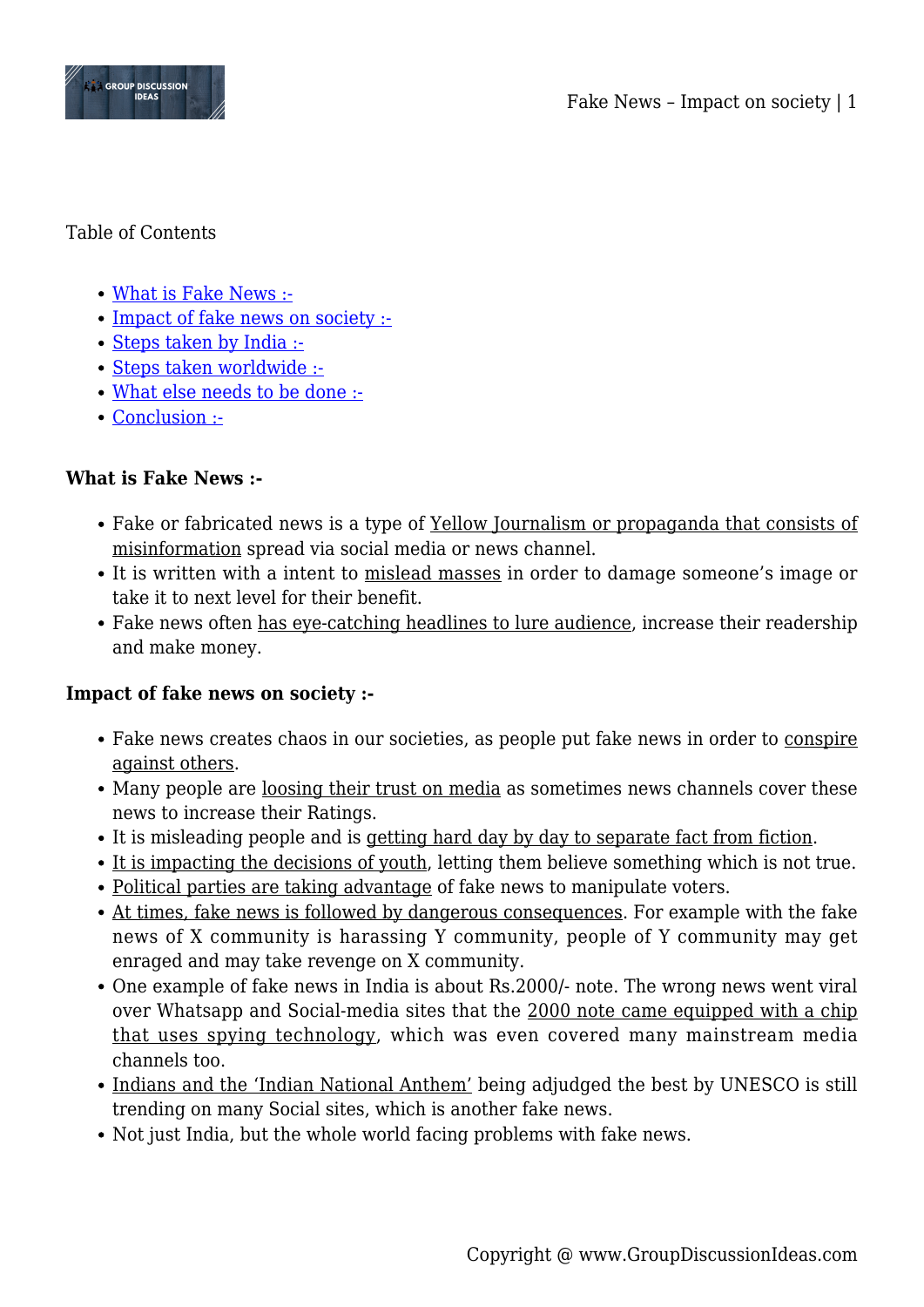

## **Steps taken by India :-**

- Under <u>section 505(1)(b)</u> of the Indian Panel Code (IPC), people can be arrested for posting fake news on internet.
- One can report Fake news to "Indian Broadcast Foundation" and "NBSA (News Broadcasting Standards Authority)".
- If the news is defamatory then one can file a civil and criminal case for defamation.

## **Steps taken worldwide :-**

- Facebook soon will be starting a column under which one can flag stories as fake and alert others.
- Extensions are there in chromes browser which automatically block suspicious fake sites.
- Google is working with their AI (Artificial Intelligence) which can be used to detect these fake sites and fake news.

### **What else needs to be done :-**

- When we see any news through social media, we should not forward it blindly. Rather we should check the authenticity of the news before sharing it with others.
- The lack of uniform guidelines, regulation and policy regarding such fabricated content needs to be addressed urgently.
- We can also spot if the news is fake or not by:
	- 1. Checking a site's "About Us" section.
	- 2. Look for signs of low quality, such as words in all caps, headlines with glaring grammatical errors, bold claims with no sources.
	- 3. Checking the source of news i.e. if it is from legitimate news outlet or not.
	- 4. Checking on Wikipedia, and Google before trusting or sharing news.
- Strict action and penalties should be charged on the fake news creaters.

### **Conclusion :-**

The publishers and distributes of these fake news and websites are aware that people would be blindly attracted toward catchy titles and images. It is our responsibility not to trust these popping news blindly and to use legitimate and authentic sources to read share news. Whenever we encounter a fake news website, we need to report it to cyber cells.

Strong policies are needed to deal with fake news and to deter fake content creators.